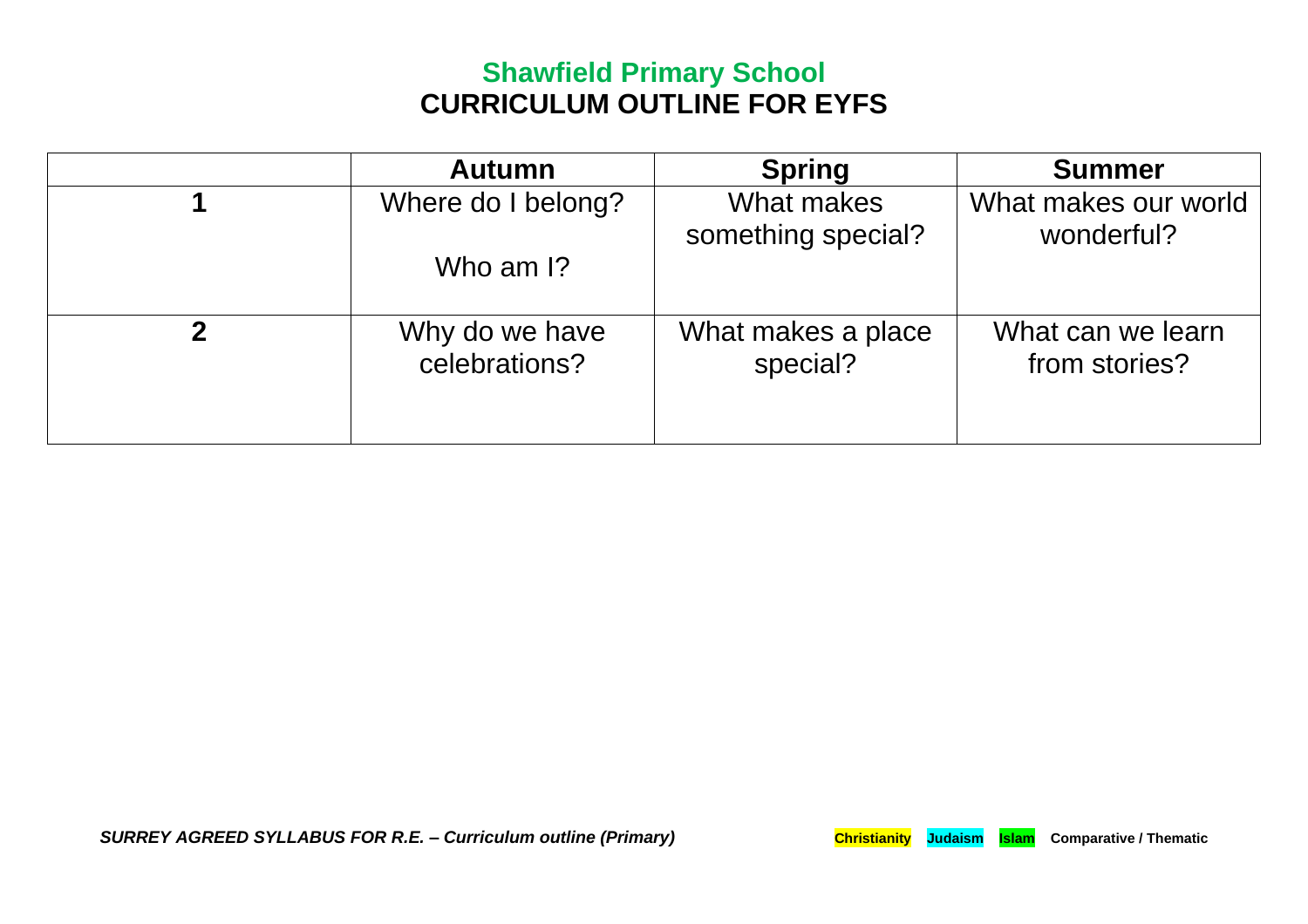## **CURRICULUM OUTLINE FOR KEY STAGE 1**

| <b>Term</b>   | <b>Year One</b>                                                         | <b>Hours</b>       | <b>Year Two</b>                                                                    | <b>Hours</b> |
|---------------|-------------------------------------------------------------------------|--------------------|------------------------------------------------------------------------------------|--------------|
| <b>Autumn</b> | Why is Harvest a worldwide celebration?                                 | $5-6$              | Is the world a fair place?                                                         | $5-6$        |
|               | What do Christians believe God is like?                                 | $5-6$              | Why is the Bible an important book for<br><b>Christians?</b>                       | $5-6$        |
|               | Christmas Y1: Why is Christmas important<br>to Christians?              | $2 - 3$            | <b>Christmas Y2: What does the Christmas story</b><br>tell Christians about Jesus? | $2 - 3$      |
|               | Who is Jesus?                                                           | $5-6$              | Why is 'Church' important to Christians?                                           | $5-6$        |
| <b>Spring</b> | Why did Jesus tell parables?<br>Easter Y1: What do eggs have to do with | $4 - 5$<br>$2 - 3$ | Why do Christians call Jesus 'Saviour'?                                            | $4 - 5$      |
|               | Easter?                                                                 |                    | <b>Easter Y2: Why is Easter important to</b><br><b>Christians?</b>                 | $2 - 3$      |
|               | What is the Torah, and why is it important<br>to Jews?                  | $5-6$              | Is prayer important to everyone?                                                   | $3 - 4$      |
| <b>Summer</b> | Why do Jewish families celebrate Shabbat?                               | $5-6$              | Who is Allah, and how do Muslims worship<br>him?                                   | $5-6$        |
|               | Why should we look after our world?                                     | $3 - 4$            | <b>What is important to Muslim families?</b>                                       | $5-6$        |
|               |                                                                         |                    |                                                                                    |              |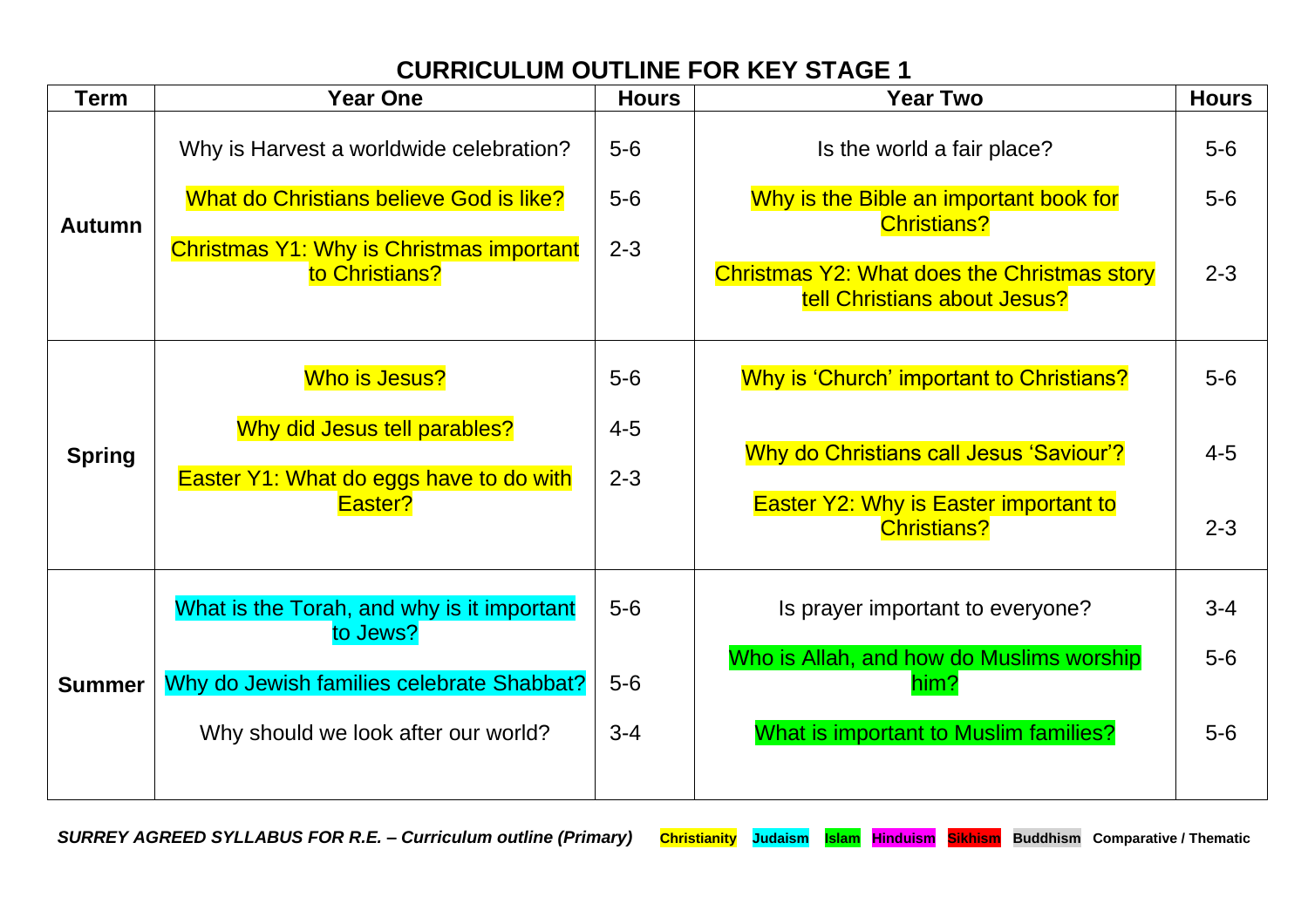## **CURRICULUM OUTLINE FOR LOWER KEY STAGE 2**

| Term          | <b>Year Three</b>                                                                  | <b>Hours</b>       | <b>Year Four</b>                                                       | <b>Hours</b> |
|---------------|------------------------------------------------------------------------------------|--------------------|------------------------------------------------------------------------|--------------|
| <b>Autumn</b> | How did it all begin?                                                              | $6 - 8$            | How can a synagogue help us understand the<br>Jewish faith?            | $6 - 8$      |
|               | <b>How does the Bible reveal God's</b><br>rescue plan?                             | $5-6$              | What do Christians believe about God?                                  | $5-6$        |
|               | Christmas Y3: Why are presents given at<br>Christmas – and what might Jesus think? | $3 - 4$            | Christmas Y4: How can artists help us<br>understand Christmas?         | $3 - 4$      |
| <b>Spring</b> | What are important times for Jews?                                                 | $6 - 8$            | Why is praying important for Christians?                               | $5-6$        |
|               | How did Jesus change lives?                                                        | $5-6$              | What does it mean to be a Jew?                                         | $6 - 8$      |
|               | Easter Y3: What happened - and what<br>matters most to Christians?                 | $3 - 4$            | <b>Easter Y4: How does Lent help Christians</b><br>prepare for Easter? | $3 - 4$      |
|               | How did the Church begin?                                                          | $5-6$              | Is Christian worship the same all around the<br>world?                 | $6 - 8$      |
| <b>Summer</b> | Why do Christians share communion?<br>How can we live together in One World?       | $3 - 4$<br>$6 - 8$ | <b>What do Sikhs value?</b>                                            | $6 - 8$      |

*SURREY AGREED SYLLABUS FOR R.E. – Curriculum outline (Primary)* **Christianity Judaism Islam Hinduism Sikhism Buddhism Comparative / Thematic**